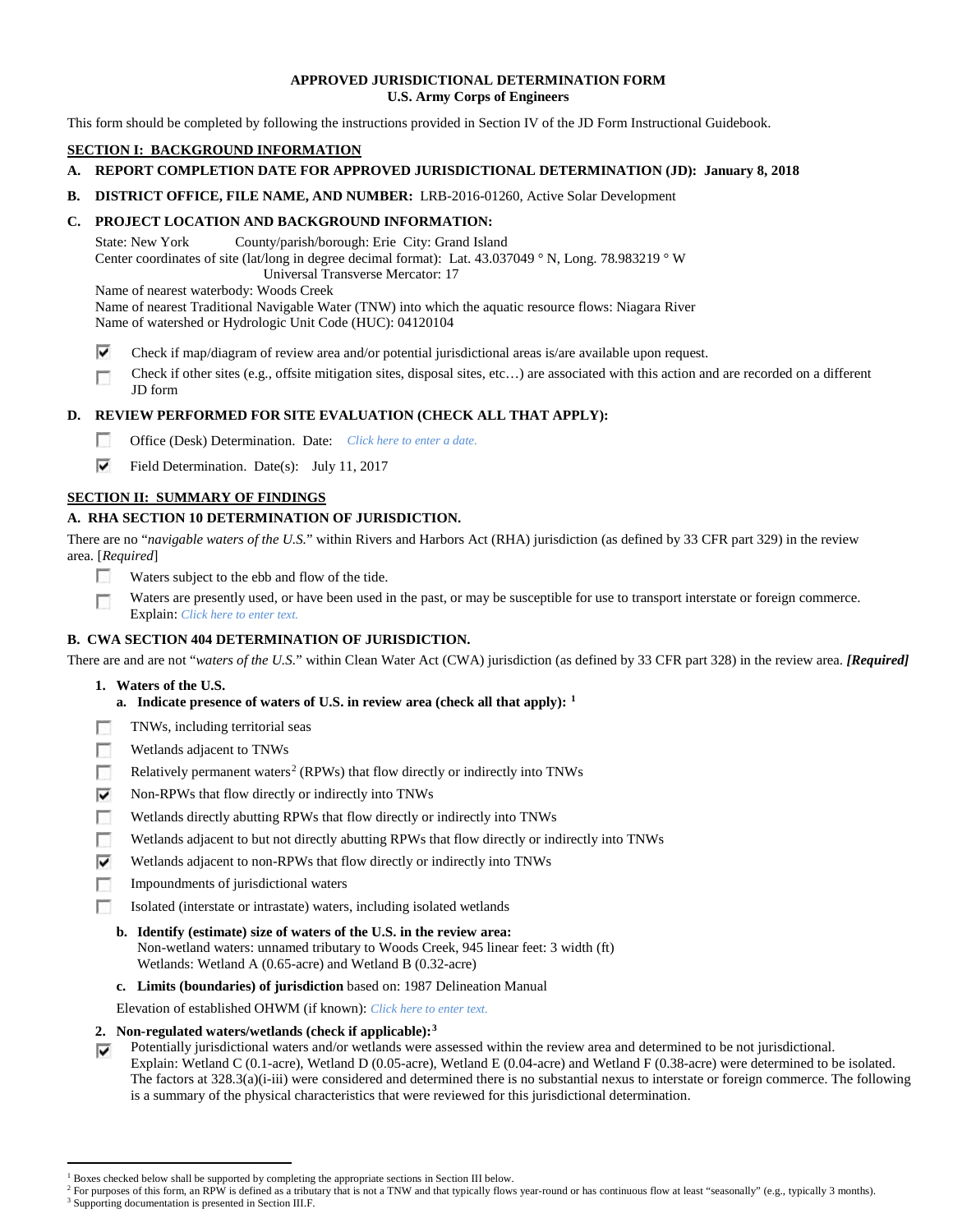The entire perimeter of each wetland was walked during the July 11, 2017, site visit. No surface water outlets were observed from any of the wetlands. Wetland F lies approximately 250 feet from the unnamed tributary to Woods Creek, Wetland C lies approximately 100 feet from the tributary and Wetlands D and E lie approximately 350 to 400 feet from the tributary. This tributary is the nearest surface water conveyance. Each of these wetlands are at lower elevations compared to their surroundings, making the wetlands small depressions. It appears the main source of hydrology for these wetlands is from precipitation and overland sheet flow from the immediate area. Due to such a small drainage area, it is unlikely that the wetlands receive sufficient surface water to overcome the distance to the nearest tributary. Therefore, the wetlands are unlikely to have a chemical nexus to a downstream TNW. Although movement of animal species likely occurs between the wetlands and tributary, the wetlands do not receive or maintain enough surface water of sufficient frequency, duration, or depth to sustain amphibian egg masses or aquatic insect larvae, for example. Therefore, the wetland's hydrological characteristics, combined with the distance between the wetland and the nearest conveyance, preclude the possibility of a significant biological nexus.

## **SECTION III: CWA ANALYSIS**

#### **A. TNWs AND WETLANDS ADJACENT TO TNWs**

**The agencies will assert jurisdiction over TNWs and wetlands adjacent to TNWs. If the aquatic resource is a TNW, complete Section III.A.1 and Section III.D.1. only; if the aquatic resource is a wetland adjacent to a TNW, complete Sections III.A.1 and 2 and Section III.D.1.; otherwise, see Section III.B below**.

- **1. TNW**  Identify TNW: *Click here to enter text.* Summarize rationale supporting determination: *Click here to enter text.*
- **2. Wetland adjacent to TNW**

Summarize rationale supporting conclusion that wetland is "adjacent": *Click here to enter text.*

## **B. CHARACTERISTICS OF TRIBUTARY (THAT IS NOT A TNW) AND ITS ADJACENT WETLANDS (IF ANY):**

**This section summarizes information regarding characteristics of the tributary and its adjacent wetlands, if any, and it helps determine whether or not the standards for jurisdiction established under Rapanos have been met.** 

**The agencies will assert jurisdiction over non-navigable tributaries of TNWs where the tributaries are "relatively permanent waters" (RPWs), i.e. tributaries that typically flow year-round or have continuous flow at least seasonally (e.g., typically 3 months). A wetland that directly abuts an RPW is also jurisdictional. If the aquatic resource is not a TNW, but has year-round (perennial) flow, skip to Section III.D.2. If the aquatic resource is a wetland directly abutting a tributary with perennial flow, skip to Section III.D.4.**

**A wetland that is adjacent to but that does not directly abut an RPW requires a significant nexus evaluation. Corps districts and EPA regions will include in the record any available information that documents the existence of a significant nexus between a relatively permanent tributary that is not perennial (and its adjacent wetlands if any) and a traditional navigable water, even though a significant nexus finding is not required as a matter of law.**

**If the waterbody[4](#page-1-0) is not an RPW, or a wetland directly abutting an RPW, a JD will require additional data to determine if the waterbody has a significant nexus with a TNW. If the tributary has adjacent wetlands, the significant nexus evaluation must consider the tributary in combination with all of its adjacent wetlands. This significant nexus evaluation that combines, for analytical purposes, the tributary and all of its adjacent wetlands is used whether the review area identified in the JD request is the tributary, or its adjacent wetlands, or both. If the JD covers a tributary with adjacent wetlands, complete Section III.B.1 for the tributary, Section III.B.2 for any onsite wetlands, and Section III.B.3 for all wetlands adjacent to that tributary, both onsite and offsite. The determination whether a significant nexus exists is determined in Section III.C below.**

- **1. Characteristics of non-TNWs that flow directly or indirectly into TNW**
	- **(i) General Area Conditions:** Watershed size: 1000 acres Drainage area: 1000 acres

Average annual rainfall: 75 inches Average annual snowfall: 35 inches

- **(ii) Physical Characteristics:**
	- (a) Relationship with TNW:
		- Tributary flows directly into TNW. n.
		- $\nabla$  Tributary flows through 2 tributaries before entering TNW.

Project waters are 2-5 river miles from TNW. Project waters are 2-5 river miles from RPW. Project waters are 1-2 aerial (straight) miles from TNW. Project waters are 1-2 aerial (straight) miles from RPW. Project waters cross or serve as state boundaries. Explain: N/A

Identify flow route to TNW<sup>5</sup>: Wetlands A and B and the unnamed Tributary flow to the TNW Tributary stream order, if known: first

(b) General Tributary Characteristics (check all that apply):

Tributary is:  $\overline{\mathbf{V}}$  Natural

<span id="page-1-0"></span> <sup>4</sup> Note that the Instructional Guidebook contains additional information regarding swales, ditches, washes, and erosional features generally and in the arid West.

<span id="page-1-1"></span><sup>5</sup> Flow route can be described by identifying, e.g., tributary a, which flows through the review area, to flow into tributary b, which then flows into TNW.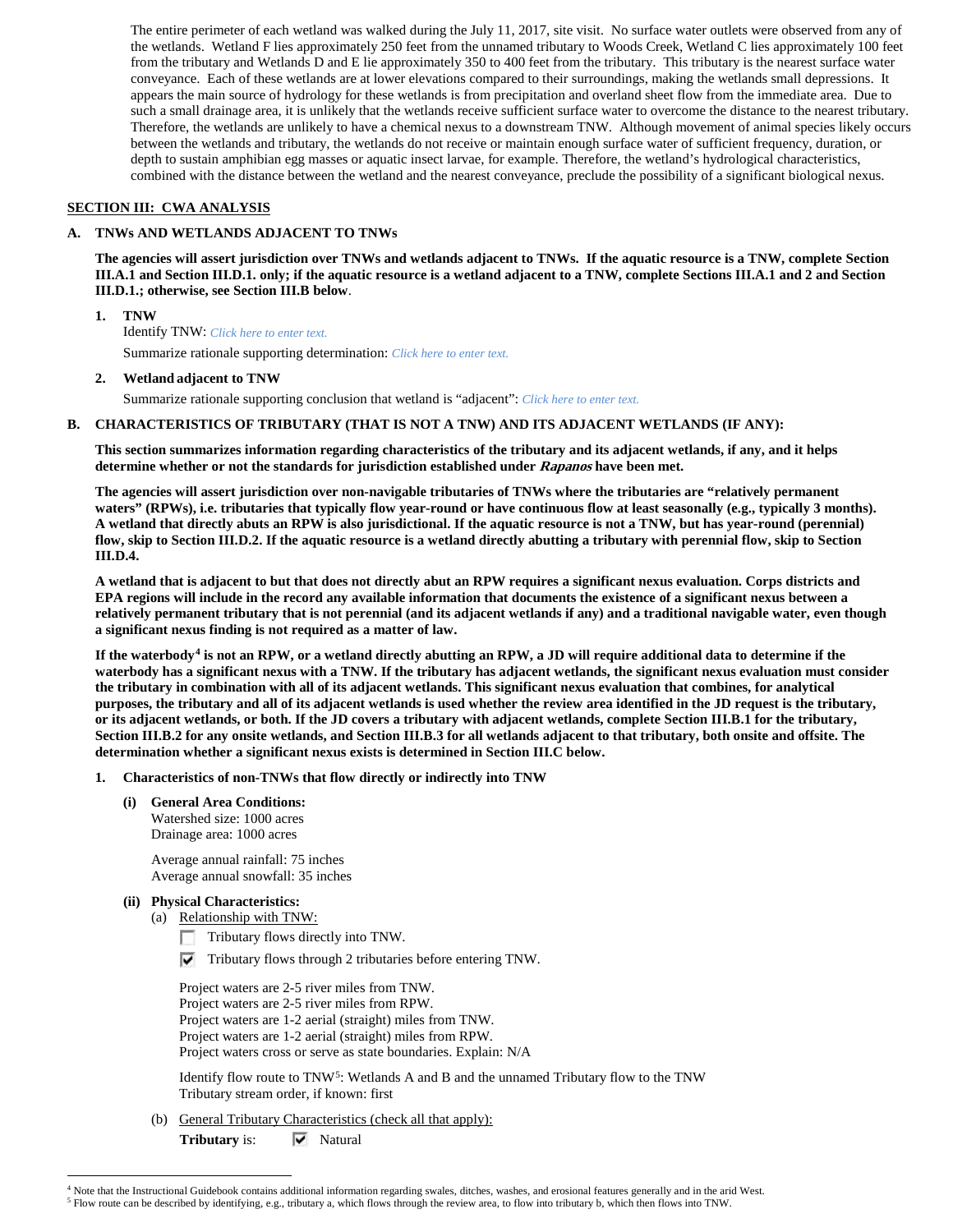|     | Artificial (man-made). Explain: Click here to enter text.                                                                                                                                                                                                                                                                               |                                                                                                                                                                                                                                                                                   |    |                                                     |                          |                            |  |                                                            |  |  |  |
|-----|-----------------------------------------------------------------------------------------------------------------------------------------------------------------------------------------------------------------------------------------------------------------------------------------------------------------------------------------|-----------------------------------------------------------------------------------------------------------------------------------------------------------------------------------------------------------------------------------------------------------------------------------|----|-----------------------------------------------------|--------------------------|----------------------------|--|------------------------------------------------------------|--|--|--|
|     | Manipulated (man-altered). Explain: Click here to enter text.                                                                                                                                                                                                                                                                           |                                                                                                                                                                                                                                                                                   |    |                                                     |                          |                            |  |                                                            |  |  |  |
|     | Tributary properties with respect to top of bank (estimate):<br>Average width: 3 feet<br>Average depth: 2 feet<br>Average side slopes: 3:1                                                                                                                                                                                              |                                                                                                                                                                                                                                                                                   |    |                                                     |                          |                            |  |                                                            |  |  |  |
|     |                                                                                                                                                                                                                                                                                                                                         | Primary tributary substrate composition (check all that apply):<br>$\overline{\triangledown}$ Silts                                                                                                                                                                               |    | Sands                                               |                          |                            |  | Concrete                                                   |  |  |  |
|     |                                                                                                                                                                                                                                                                                                                                         | Cobbles                                                                                                                                                                                                                                                                           | L. | Gravel                                              |                          |                            |  | Muck                                                       |  |  |  |
|     |                                                                                                                                                                                                                                                                                                                                         | Bedrock                                                                                                                                                                                                                                                                           | н  | Vegetation. Type/% cover: Click here to enter text. |                          |                            |  |                                                            |  |  |  |
|     |                                                                                                                                                                                                                                                                                                                                         | Other. Explain: Click here to enter text.                                                                                                                                                                                                                                         |    |                                                     |                          |                            |  |                                                            |  |  |  |
|     |                                                                                                                                                                                                                                                                                                                                         |                                                                                                                                                                                                                                                                                   |    |                                                     |                          |                            |  |                                                            |  |  |  |
|     |                                                                                                                                                                                                                                                                                                                                         | Tributary condition/stability [e.g., highly eroding, sloughing banks]. Explain: appeared relatively stable<br>Presence of run/riffle/pool complexes. Explain: none were observed<br>Tributary geometry: Relatively Straight<br>Tributary gradient (approximate average slope): 1% |    |                                                     |                          |                            |  |                                                            |  |  |  |
| (c) | Flow:                                                                                                                                                                                                                                                                                                                                   | Tributary provides for: Intermittent but not Seasonal Flow<br>Estimate average number of flow events in review area/year: 20 (or greater)<br>Describe flow regime: Based on aerial photos going back to 1995, there is water visible during most times of the year,               |    |                                                     |                          |                            |  |                                                            |  |  |  |
|     | however there are some photos showing it may be dry during some months in some years. It is estimated that it flows with<br>each storm event, during snow melt, and may have some ground water input that maintains a small water level during drier<br>periods.<br>Other information on duration and volume: Click here to enter text. |                                                                                                                                                                                                                                                                                   |    |                                                     |                          |                            |  |                                                            |  |  |  |
|     | Surface flow is: Discrete and Confined Characteristics: Flow is discrete and confined to the channel                                                                                                                                                                                                                                    |                                                                                                                                                                                                                                                                                   |    |                                                     |                          |                            |  |                                                            |  |  |  |
|     | Subsurface flow: Unknown Explain findings: Click here to enter text.<br>Dye (or other) test performed: Click here to enter text.                                                                                                                                                                                                        |                                                                                                                                                                                                                                                                                   |    |                                                     |                          |                            |  |                                                            |  |  |  |
|     | Tributary has (check all that apply):<br>$ \nabla $ Bed and banks                                                                                                                                                                                                                                                                       |                                                                                                                                                                                                                                                                                   |    |                                                     |                          |                            |  |                                                            |  |  |  |
|     |                                                                                                                                                                                                                                                                                                                                         | $\triangleright$ OHWM <sup>6</sup> (check all indicators that apply):                                                                                                                                                                                                             |    |                                                     |                          |                            |  |                                                            |  |  |  |
|     |                                                                                                                                                                                                                                                                                                                                         | $\vert \cdot \vert$ clear, natural line impressed on the bank $\vert \cdot \vert$ the presence of litter and debris                                                                                                                                                               |    |                                                     |                          |                            |  |                                                            |  |  |  |
|     |                                                                                                                                                                                                                                                                                                                                         | $\Box$ changes in the character of soil                                                                                                                                                                                                                                           |    |                                                     | <b>ISBN</b>              |                            |  | destruction of terrestrial vegetation                      |  |  |  |
|     |                                                                                                                                                                                                                                                                                                                                         | shelving<br>$\sim$                                                                                                                                                                                                                                                                |    |                                                     |                          | the presence of wrack line |  |                                                            |  |  |  |
|     |                                                                                                                                                                                                                                                                                                                                         | $\triangledown$ vegetation matted down, bent, or absent $\triangledown$ sediment sorting                                                                                                                                                                                          |    |                                                     |                          |                            |  |                                                            |  |  |  |
|     |                                                                                                                                                                                                                                                                                                                                         | eaf litter disturbed or washed away                                                                                                                                                                                                                                               |    |                                                     | $\overline{\phantom{a}}$ | scour                      |  |                                                            |  |  |  |
|     |                                                                                                                                                                                                                                                                                                                                         | sediment deposition                                                                                                                                                                                                                                                               |    |                                                     |                          |                            |  | multiple observed or predicted flow events                 |  |  |  |
|     |                                                                                                                                                                                                                                                                                                                                         | water staining                                                                                                                                                                                                                                                                    |    |                                                     |                          |                            |  | abrupt change in plant community Click here to enter text. |  |  |  |
|     | other (list): Click here to enter text.<br>$\sim$<br>Discontinuous OHWM. <sup>7</sup> Explain: Click here to enter text.<br>п                                                                                                                                                                                                           |                                                                                                                                                                                                                                                                                   |    |                                                     |                          |                            |  |                                                            |  |  |  |
|     |                                                                                                                                                                                                                                                                                                                                         | If factors other than the OHWM were used to determine lateral extent of CWA jurisdiction (check all that apply):                                                                                                                                                                  |    |                                                     |                          |                            |  |                                                            |  |  |  |
|     | High Tide Line indicated by:<br>Mean High Water Mark indicated by:<br>oil or scum line along shore objects<br>survey to available datum;                                                                                                                                                                                                |                                                                                                                                                                                                                                                                                   |    |                                                     |                          |                            |  |                                                            |  |  |  |
|     |                                                                                                                                                                                                                                                                                                                                         |                                                                                                                                                                                                                                                                                   |    |                                                     |                          |                            |  |                                                            |  |  |  |
|     |                                                                                                                                                                                                                                                                                                                                         |                                                                                                                                                                                                                                                                                   |    | fine shell or debris deposits (foreshore)           | Е                        | physical markings;         |  |                                                            |  |  |  |
|     |                                                                                                                                                                                                                                                                                                                                         | physical markings/characteristics<br>tidal gauges                                                                                                                                                                                                                                 |    |                                                     |                          |                            |  | vegetation lines/changes in vegetation types.              |  |  |  |
|     |                                                                                                                                                                                                                                                                                                                                         | other (list): Click here to enter text.                                                                                                                                                                                                                                           |    |                                                     |                          |                            |  |                                                            |  |  |  |
|     |                                                                                                                                                                                                                                                                                                                                         |                                                                                                                                                                                                                                                                                   |    |                                                     |                          |                            |  |                                                            |  |  |  |

# **(iii) Chemical Characteristics:**

Characterize tributary (e.g., water color is clear, discolored, oily film; water quality; general watershed characteristics, etc.). Explain: The water appeared clear during our site visit, however the tributary flows through an area with commercial and residential development and roads and likely contains the contaminants associated with runoff from that development. Identify specific pollutants, if known: unknown

<span id="page-2-1"></span><span id="page-2-0"></span> <sup>6</sup> <sup>6</sup>A natural or man-made discontinuity in the OHWM does not necessarily sever jurisdiction (e.g., where the stream temporarily flows underground, or where the OHWM has been removed by development or agricultural practices). Where there is a break in the OHWM that is unrelated to the waterbody's flow regime (e.g., flow over a rock outcrop or through a culvert), the agencies will look for indicators of flow above and below the break. 7 Ibid.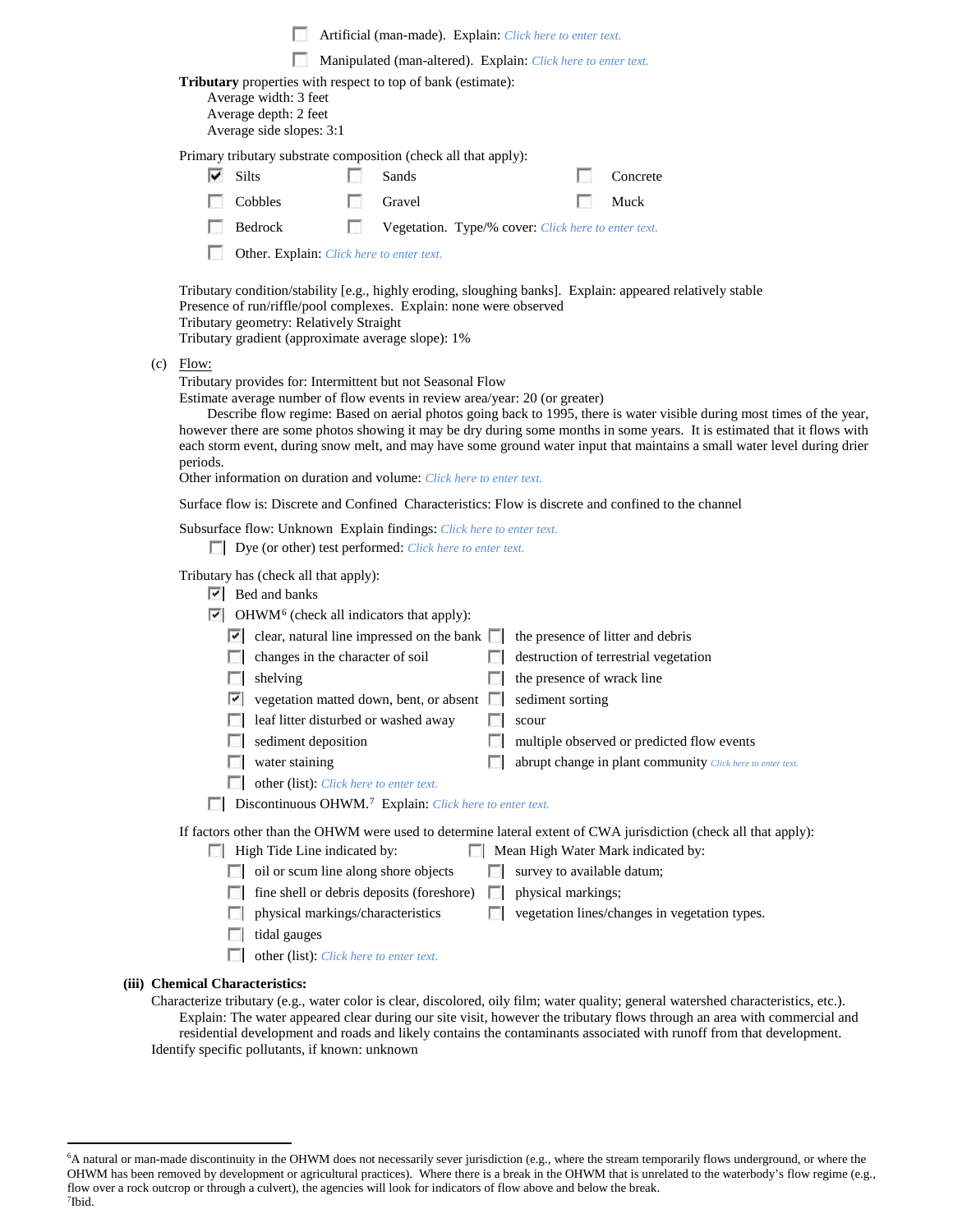#### **(iv) Biological Characteristics. Channel supports (check all that apply):**

- $\nabla$  Riparian corridor. Characteristics (type, average width): Wetland B occurs along both sides of the tributary approximately 25 feet in width in the widest portions.
- Wetland fringe. Characteristics: *Click here to enter text.*
- $\overline{\triangledown}$  Habitat for:
	- Federally Listed species. Explain findings: northern long-eared bat
	- n Fish/spawn areas. Explain findings: *Click here to enter text.*
	- m Other environmentally-sensitive species. Explain findings: *Click here to enter text.*
	- $\blacktriangleright$  Aquatic/wildlife diversity. Explain findings: The tributary provides habitat diversity to the local forested area, including habitat for aquatic invertebrates and amphibians and a food and water source for other wildlife.

#### **2. Characteristics of wetlands adjacent to non-TNW that flow directly or indirectly into TNW**

#### **(i) Physical Characteristics:**

- (a) General Wetland Characteristics:
	- Properties:

Wetland size: Wetland A (0.647-acre), Wetland B (0.32-acre)

Wetland type. Explain: both wetlands are palustrine scrub-shrub

Wetland quality. Explain: both wetlands contains a mix of shrubs and some mature trees providing habitat for a variety of wildlife, the wetland receives runoff from adjacent development and roads, receiving contaminated water and holding which would allow for some contaminants to be removed prior to the water entering the tributary. Thus the wetland contributes to water quality downstream. Wetland B also provides a riparian buffer along the tributary. Project wetlands cross or serve as state boundaries. Explain: N/A

(b) General Flow Relationship with Non-TNW:

Flow is: Intermittent Flow Explain: *Click here to enter text.*

Surface flow is: Discrete and Confined

Characteristics: Wetland B is contiguous with the unnamed Tributary, so water flow is direct. Wetland A flows into two

# ditches, where the

Subsurface flow: Unknown Explain findings:

Dye (or other) test performed: *Click here to enter text.*

- (c) Wetland Adjacency Determination with Non-TNW:
	- Directly abutting (Wetland B) 罓
	- ☞ Not directly abutting (Wetland A)
		- Discrete wetland hydrologic connection. Explain: Wetland A continues offsite where it abuts a man-made ⊽ ditch/swale. This feature can be observed carrying water in various aerial photos, was observed carrying water on the day of the site visit and can be seen on the topo relief map.
		- Ecological connection. Explain: The continuous nature of the flow from Wetland A to the tributary would allow for ⊽ amphibian and other wildlife to move back and forth, Wetland B is contiguous with the tributary and therefore has a direct ecological connection
		- п Separated by berm/barrier. Explain: *Click here to enter text.*
- (d) Proximity (Relationship) to TNW

Project wetlands are 2-5 river miles from TNW. Project waters are 1-2 aerial (straight) miles from TNW. Flow is from: Wetland to Navigable Waters Estimate approximate location of wetland as within the 2-year or less floodplain for Wetland B and likely within 500 year flood plain for Wetland A.

## **(ii) Chemical Characteristics:**

Characterize wetland system (e.g., water color is clear, brown, oil film on surface; water quality; general watershed characteristics; etc.). Explain: The general watershed characteristics include residential and commercial development in the immediate vicinity of the wetlands

Identify specific pollutants, if known: Specific pollutants are unknown; however, pollutants typical of residential, commercial, and industrial development are likely introduced to the wetlands.

#### **(iii) Biological Characteristics. Wetland supports (check all that apply):**

- Riparian buffer. Characteristics (type, average width): *Click here to enter text.*
- Vegetation type/percent cover. Explain: scrub shrub and vegetation surrounded by forest
- $\overline{\triangledown}$  Habitat for:
	- Federally Listed species. Explain findings: northern long-eared bat
	- Fish/spawn areas. Explain findings: *Click here to enter text.*
	- Other environmentally-sensitive species. Explain findings: *Click here to enter text.*
	- Aquatic/wildlife diversity. Explain findings: The wetlands provide habitat diversity to the local forested area, including habitat for aquatic invertebrates and amphibians and a food and water source for other wildlife.

## **3. Characteristics of all wetlands adjacent to the tributary (if any)**

All wetland(s) being considered in the cumulative analysis: 5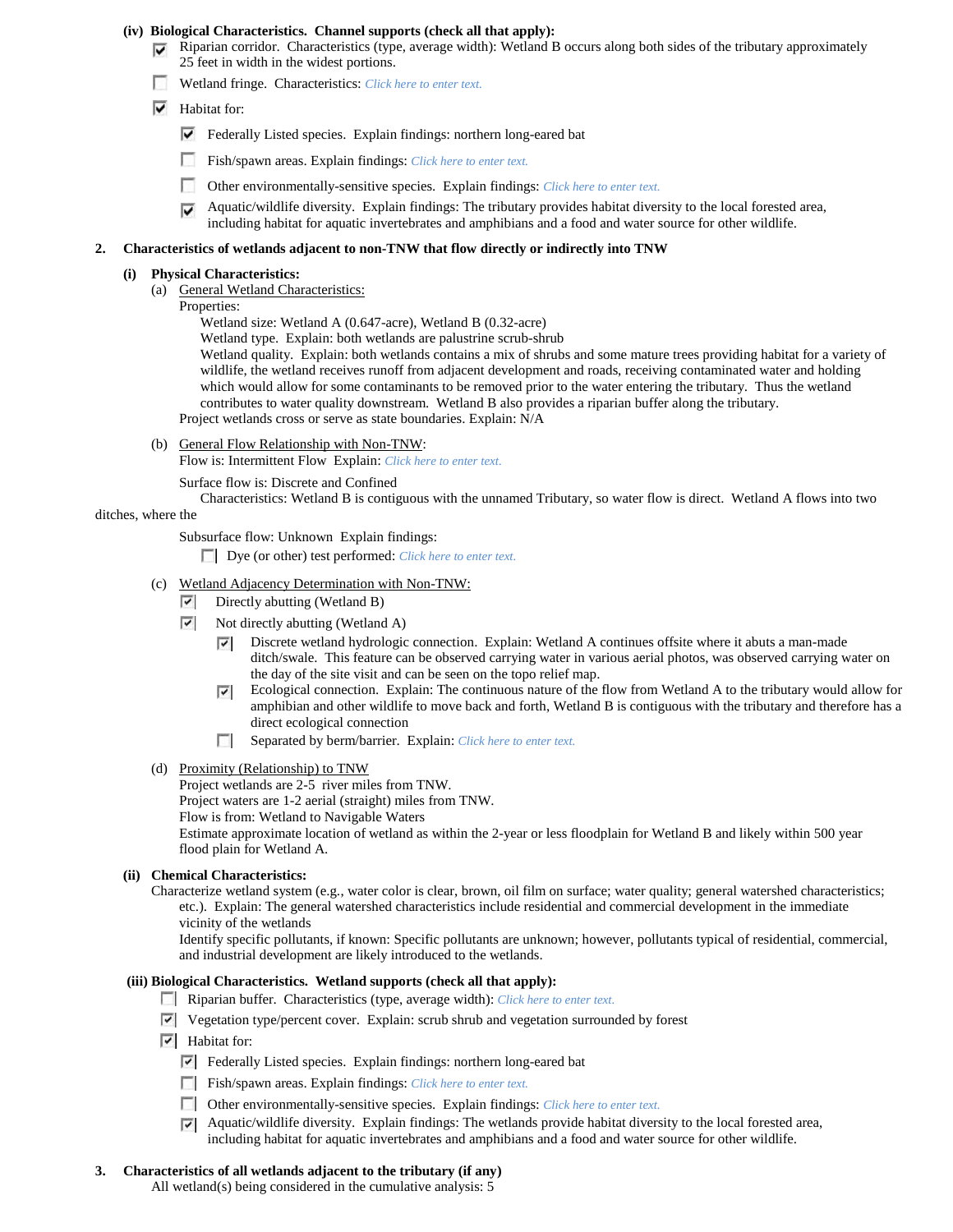Approximately (234) acres in total are being considered in the cumulative analysis.

For each wetland, specify the following:

| Directly abuts? $(Y/N)$ | Size (in acres)          | Directly abuts? $(Y/N)$ | Size (in acres) |
|-------------------------|--------------------------|-------------------------|-----------------|
| No                      | $0.65$ -acre (Wetland A) | Yes                     | 180             |
| Yes                     | $0.32$ -acre (Wetland B) | Y/N                     |                 |
| Yes                     | 44                       | Y/N                     |                 |
| Yes                     |                          | Y/N                     |                 |

Summarize overall biological, chemical and physical functions being performed: Three large wetlands estimated from the NWI map are similarly situated wetlands along the relevant reach. They provide ground water recharge/discharge, flood flow attenuation, sediment retention, production export, and wildlife habitat.

#### **C. SIGNIFICANT NEXUS DETERMINATION**

**A significant nexus analysis will assess the flow characteristics and functions of the tributary itself and the functions performed by any wetlands adjacent to the tributary to determine if they significantly affect the chemical, physical, and biological integrity of a TNW. For each of the following situations, a significant nexus exists if the tributary, in combination with all of its adjacent wetlands, has more than a speculative or insubstantial effect on the chemical, physical and/or biological integrity of a TNW. Considerations when evaluating significant nexus include, but are not limited to the volume, duration, and frequency of the flow of water in the tributary and its proximity to a TNW, and the functions performed by the tributary and all its adjacent wetlands. It is not appropriate to determine significant nexus based solely on any specific threshold of distance (e.g. between a tributary and its adjacent wetland or between a tributary and the TNW). Similarly, the fact an adjacent wetland lies within or outside of a floodplain is not solely determinative of significant nexus.** 

**Draw connections between the features documented and the effects on the TNW, as identified in the** *Rapanos* **Guidance and discussed in the Instructional Guidebook. Factors to consider include, for example:**

- Does the tributary, in combination with its adjacent wetlands (if any), have the capacity to carry pollutants or flood waters to TNWs, or to reduce the amount of pollutants or flood waters reaching a TNW?
- Does the tributary, in combination with its adjacent wetlands (if any), provide habitat and lifecycle support functions for fish and other species, such as feeding, nesting, spawning, or rearing young for species that are present in the TNW?
- Does the tributary, in combination with its adjacent wetlands (if any), have the capacity to transfer nutrients and organic carbon that support downstream foodwebs?
- Does the tributary, in combination with its adjacent wetlands (if any), have other relationships to the physical, chemical, or biological integrity of the TNW?

#### *Note: the above list of considerations is not inclusive and other functions observed or known to occur should be documented below:*

- **1. Significant nexus findings for non-RPW that has no adjacent wetlands and flows directly or indirectly into TNWs.** Explain findings of presence or absence of significant nexus below, based on the tributary itself, then go to Section III.D: *Click here to enter text.*
- **2. Significant nexus findings for non-RPW and its adjacent wetlands, where the non-RPW flows directly or indirectly into TNWs.**  Explain findings of presence or absence of significant nexus below, based on the tributary in combination with all of its adjacent wetlands, then go to Section III.D:

There is a direct and continuous path through two ditches for the flow of water from Wetland A into the unnamed tributary and Wetland B is contiguous with the unnamed tributary. The unnamed tributary then flows into Woods Creek (a perennial stream), which flows into the Niagara River, which is a TNW. Therefore, the unnamed tributary and Wetlands A and B have hydrologic connectivity to the Niagara River, thereby providing a significant nexus between the stream and its adjacent/abutting wetlands and the downstream TNW.

Hydrologic connectivity refers to the flow that transports organic matter and nutrients, energy, and aquatic organisms throughout the system. The wetlands receive water from the surrounding watershed and thus directly affects the nature of the water entering the tributary and its downstream receiving waters, both in quantity and chemical/physical attributes. This occurs through the reduction of runoff rates of water received by the tributary resulting from attenuation and storage of floodwaters; capture of water through evapotranspiration; storage of runoff; and filtering and/or storage of nutrients, chemicals, and sediments contained in rainfall, runoff, or other hydrologic inputs. Ultimately, this affects the downstream TNW, the Niagara River, as the stream and wetlands alter the amount of flow reaching the TNW and furthermore, any additional matter such as nutrients, chemicals, sediments, and pollutants carried in that flow. The Woods Creek watershed is relatively developed around its headwaters thus reducing stream function, increased erosion, sediment which impairs aquatic life and widens flood areas, habitat loss, and loss of wetlands. Since the wetlands are located in close proximity to this development and it receives some of its hydrology from runoff associated with that development and roads, they provide an important function of reducing the effects of runoff on the downstream TNW. The unnamed tributary conveys water that has been filtered from the wetlands to the downstream TNW. The wetlands also attenuate sediment, nutrients, and pollutants contained in their received water. Combined, the wetlands supply the downstream TNW with a cleaner source of water that will aid in reducing impairments. Due to the physical, biological, and chemical connectivity of the wetlands as described above, it has been determined that the unnamed Tributary to Woods Creek and Wetlands A and B have a significant nexus with the downstream TNW, the Niagara River, as the functions and services provided by the stream and its adjacent wetlands provide more than a speculative effect on the physical integrity of the river.

- **3. Significant nexus findings for wetlands adjacent to an RPW but that do not directly abut the RPW.** Explain findings of presence or absence of significant nexus below, based on the tributary in combination with all of its adjacent wetlands, then go to Section III.D: *Click here to enter text.*
- **D. DETERMINATIONS OF JURISDICTIONAL FINDINGS. THE SUBJECT WATERS/WETLANDS ARE (CHECK ALL THAT APPLY):**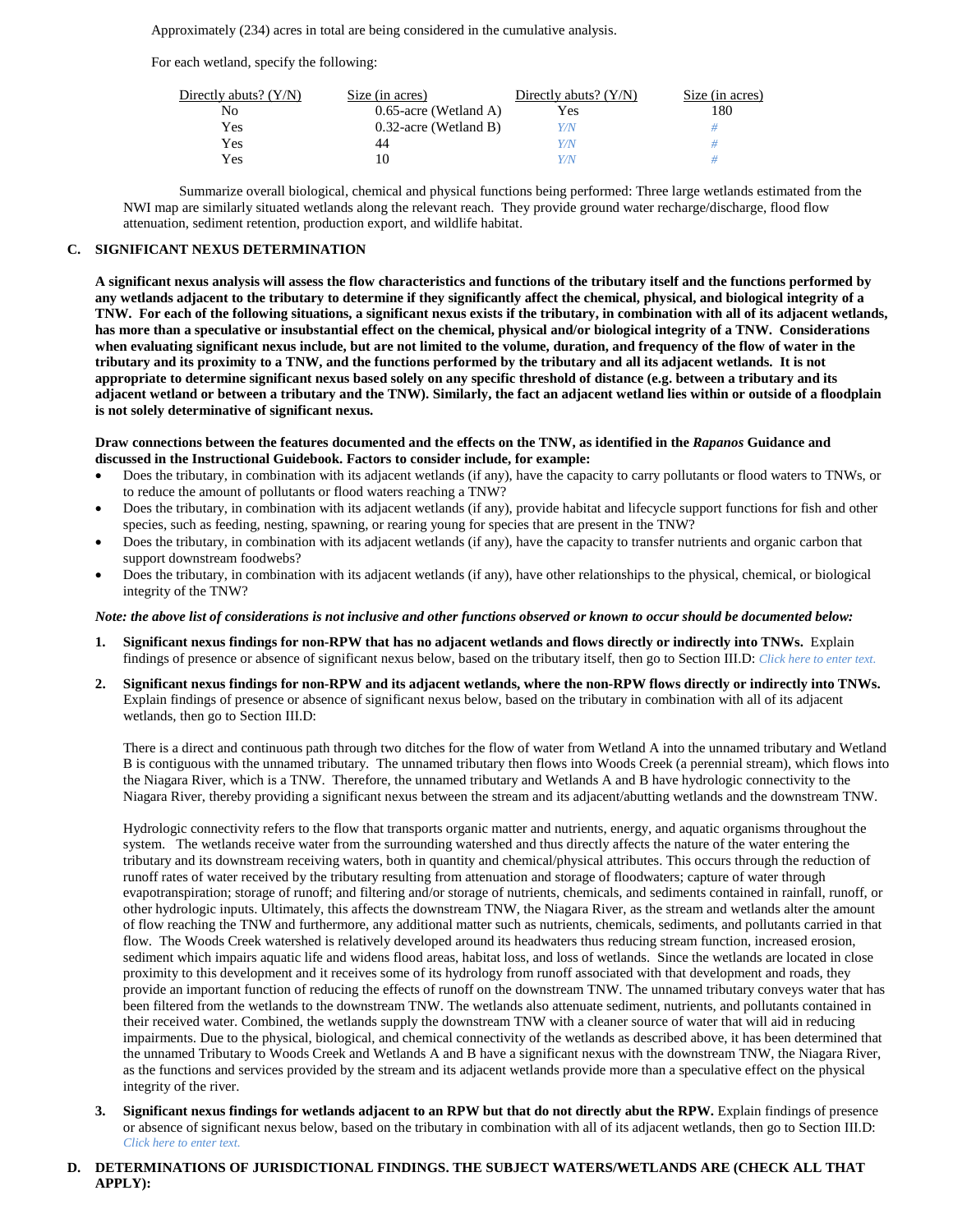- **1. TNWs and Adjacent Wetlands.** Check all that apply and provide size estimates in review area:
	- TNWs: *#* linear feet *#* width (ft), Or, *#* acres.
	- **Wetlands adjacent to TNWs:** # acres.

## **2. RPWs that flow directly or indirectly into TNWs.**

- Tributaries of TNWs where tributaries typically flow year-round are jurisdictional. Provide data and rationale indicating that tributary is perennial: *Click here to enter text.*.
- $\sim$ Tributaries of TNW where tributaries have continuous flow "seasonally" (e.g., typically three months each year) are jurisdictional. Data supporting this conclusion is provided at Section III.B. Provide rationale indicating that tributary flows seasonally: *Click here to enter text.*.

Provide estimates for jurisdictional waters in the review area (check all that apply):

Tributary waters: # linear feet # width (ft).

Other non-wetland waters: *#* acres.

Identify type(s) of waters: *Click here to enter text.*

# **3. Non-RPWs[8](#page-5-0) that flow directly or indirectly into TNWs.**

Waterbody that is not a TNW or an RPW, but flows directly or indirectly into a TNW, and it has a significant nexus with a TNW is jurisdictional. Data supporting this conclusion is provided at Section III.C.

Provide estimates for jurisdictional waters within the review area (check all that apply):

- Tributary waters: unnamed tributary to Woods Creek, 945 linear feet: 3 width (ft)
- Other non-wetland waters: *#* acres.

Identify type(s) of waters: *Click here to enter text.*

## **4. Wetlands directly abutting an RPW that flow directly or indirectly into TNWs.**

**Wetlands directly abut RPW and thus are jurisdictional as adjacent wetlands.** 

- Wetlands directly abutting an RPW where tributaries typically flow year-round. Provide data and rationale  $\sim$ indicating that tributary is perennial in Section III.D.2, above. Provide rationale indicating that wetland is directly abutting an RPW: *Click here to enter text.*
- Wetlands directly abutting an RPW where tributaries typically flow "seasonally." Provide data indicating that tributary is seasonal in Section III.B and rationale in Section III.D.2, above. Provide rationale indicating that wetland is directly abutting an RPW: *Click here to enter text.*

Provide acreage estimates for jurisdictional wetlands in the review area: *#* acres.

- **5. Wetlands adjacent to but not directly abutting an RPW that flow directly or indirectly into TNWs.**
	- $\Box$  Wetlands that do not directly abut an RPW, but when considered in combination with the tributary to which they are adjacent and with similarly situated adjacent wetlands, have a significant nexus with a TNW are jurisidictional. Data supporting this conclusion is provided at Section III.C.

Provide acreage estimates for jurisdictional wetlands in the review area: *#* acres.

- **6. Wetlands adjacent to non-RPWs that flow directly or indirectly into TNWs.** 
	- $\triangledown$  Wetlands adjacent to such waters, and have when considered in combination with the tributary to which they are adjacent and with similarly situated adjacent wetlands, have a significant nexus with a TNW are jurisdictional. Data supporting this conclusion is provided at Section III.C.

Provide estimates for jurisdictional wetlands in the review area: Wetland A (0.65-acre) and Wetland B (0.32-acre)

# **7. Impoundments of jurisdictional waters. [9](#page-5-1)**

As a general rule, the impoundment of a jurisdictional tributary remains jurisdictional.

- Demonstrate that impoundment was created from "waters of the U.S.," or
- Demonstrate that water meets the criteria for one of the categories presented above (1-6), or
- Demonstrate that water is isolated with a nexus to commerce (see E below).

#### **E. ISOLATED [INTERSTATE OR INTRA-STATE] WATERS, INCLUDING ISOLATED WETLANDS, THE USE, DEGRADATION OR DESTRUCTION OF WHICH COULD AFFECT INTERSTATE COMMERCE, INCLUDING ANY SUCH WATERS (CHECK ALL THAT APPLY):[10](#page-5-2)**

- which are or could be used by interstate or foreign travelers for recreational or other purposes.
- $\Box$  from which fish or shellfish are or could be taken and sold in interstate or foreign commerce.
- which are or could be used for industrial purposes by industries in interstate commerce.
- Interstate isolated waters.Explain: *Click here to enter text.*
- Other factors.Explain: *Click here to enter text.*

#### **Identify water body and summarize rationale supporting determination:** *Click here to enter text.*

 $\frac{1}{8}$ See Footnote # 3.

<span id="page-5-1"></span><span id="page-5-0"></span><sup>&</sup>lt;sup>9</sup> To complete the analysis refer to the key in Section III.D.6 of the Instructional Guidebook.

<span id="page-5-2"></span><sup>&</sup>lt;sup>10</sup> Prior to asserting or declining CWA jurisdiction based solely on this category, Corps Districts will elevate the action to Corps and EPA HQ for review consistent with the process described in the Corps/EPA *Memorandum Regarding CWA Act Jurisdiction Following Rapanos.*